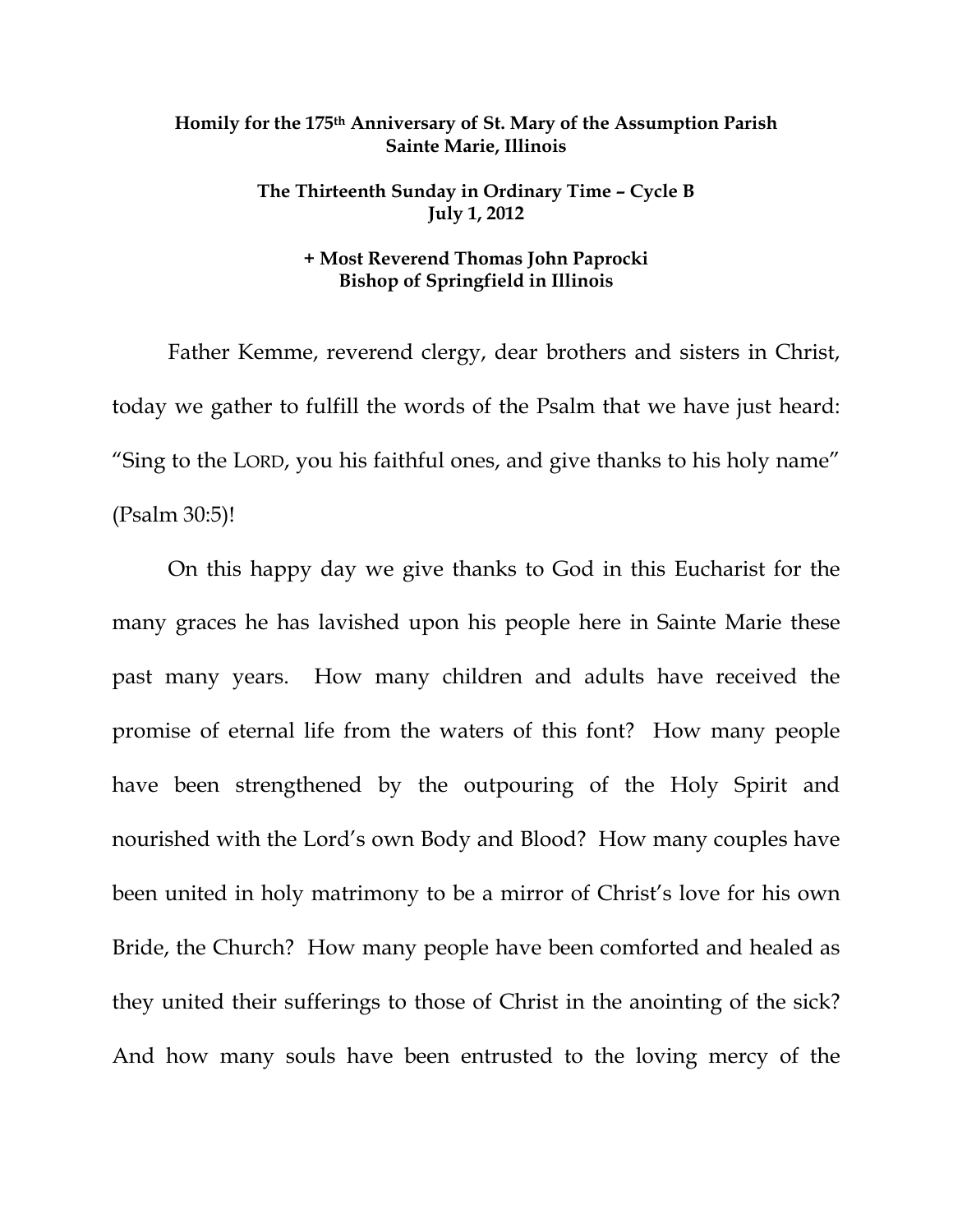Creator at the end of their earthly lives? Yes, this parish has known the favor of God and for his great kindness we give deep and heartfelt thanks to his holy name.

 You know your own history well, how one hundred and seventy-five years ago Joseph Picquet and his fellow Frenchmen established the village of Sainte Marie, seeking refuge from religious persecution for his family and friends in the aftermath of the French Revolution. In choosing Our Lady of the Assumption as their heavenly intercessor for their village and parish, these early settlers chose to place themselves under the protective mantle of the Blessed Virgin Mary and have remained secure in her maternal care.

It is perhaps a curiosity of history that today the descendants of these same settlers now find themselves facing increasing threats to their religious liberty on a number of fronts from their own government. The example given us by your fathers in faith also shows us the way forward: We must also place ourselves under the protective mantle of the Blessed Virgin Mary, who, under her title of the Immaculate Conception, is also the patroness of the Diocese of Springfield in Illinois and of these United States of America.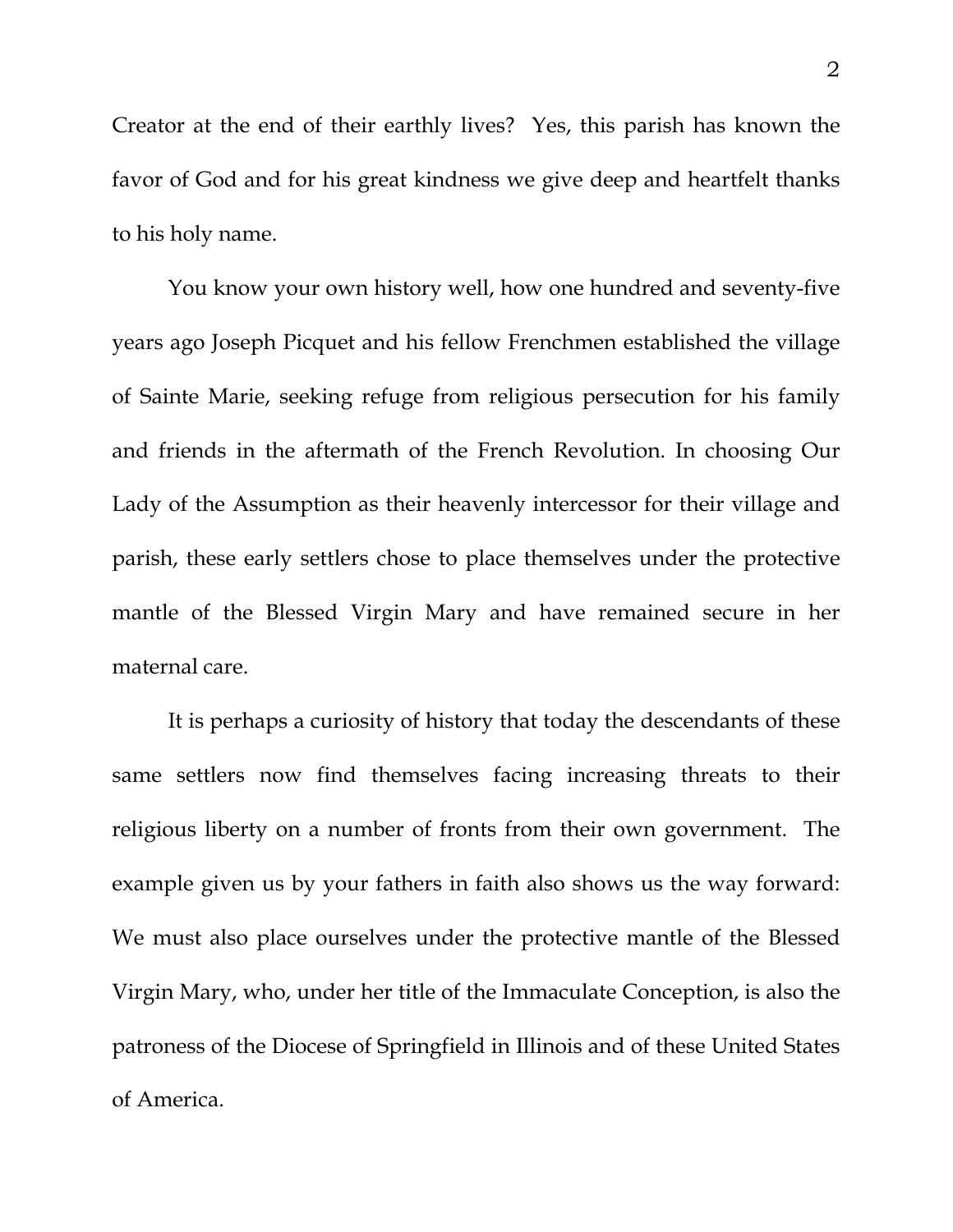They knew, as do we, that "never was it known that anyone who fled to [her] protection, implored [her] help, or sought [her] intercession was left unaided." In answer to her prayers, the Lord has had pity on his servants and changed their mourning into dancing (cf. Psalm 30:10-11).

 As the Savior hung on the cross for our salvation, he entrusted us to his mother when he said to her, "Woman, behold your son" (John 19:26)! If we do well to follow the example of our natural mothers, how much more do we do well to follow the example of our supernatural mother? It is Mary who, reflecting on the life of her Son, our Lord Jesus Christ, "kept all these things, pondering them in her heart" (Luke 2:19). It is this prayerful meditation that led her to say, "Do whatever he tells you;" these same words she says to us today (John 2:5).

 Throughout the course of her life Mary remained faithful to her Son and did not back away from the seven sorrows that pierced her heart. Because of her fidelity, "the ever Virgin Mary, having completed the course of her earthly life, was assumed body and soul into heavenly glory."1

 Mary's assumption into heaven is a clear reminder to us that "God did not make death, nor does he rejoice in the destruction of the living" (Wisdom 1:13). For at the end of her life, the Lord said to his Mother,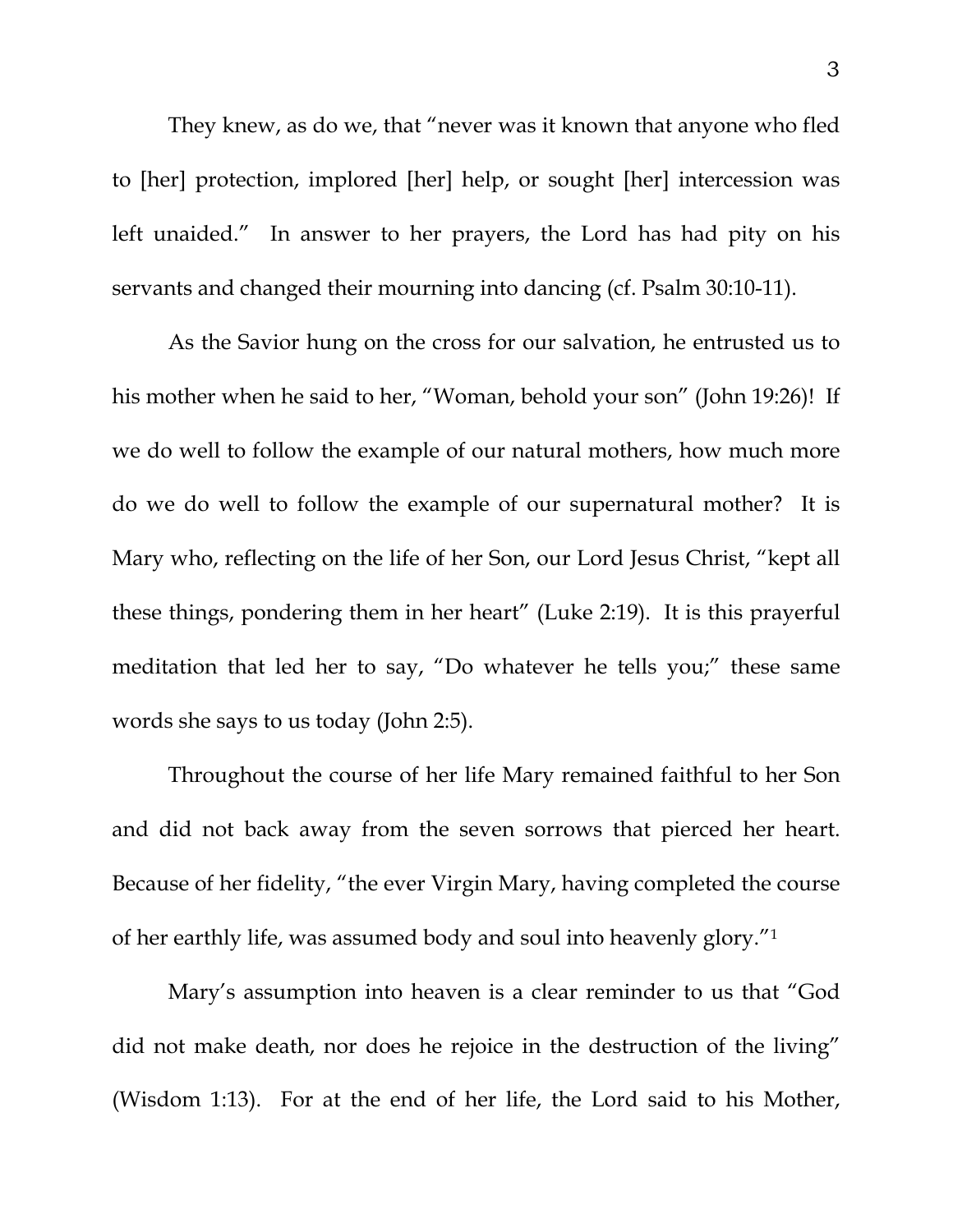"Little girl, I say to you, arise!" and Mary was taken up from the earth (Mark 5:41).

 Holy Mother Church celebrates the Assumption of the Blessed Virgin Mary into heaven, for which your parish is named, because in this exaltation of the Mother of God we see her "as the beginning and image of [the] Church's coming perfection and a sign of sure hope and comfort to [God's] pilgrim people."2

 The example of her life shines brightly before us and she invites us to follow her way of fidelity with the confidence that if we, too, are faithful, her Son will also say to us, "Little one, I say to you, arise!" and we, too, will share in heavenly glory.

 The Assumption of Mary into heaven reminds us that this earthly life is not all-important, that when death comes it is not the end "for God formed man to be imperishable" (Wisdom 2:23). The resurrection of the dead will await us when we, too, will be raised body and soul to the glory of heaven.

 When we stand before the sorrows of this life that pierce our hearts the words of Mary's Son resound in our hearts: "Do not fear those who kill the body but cannot kill the soul" (Matthew 10:28).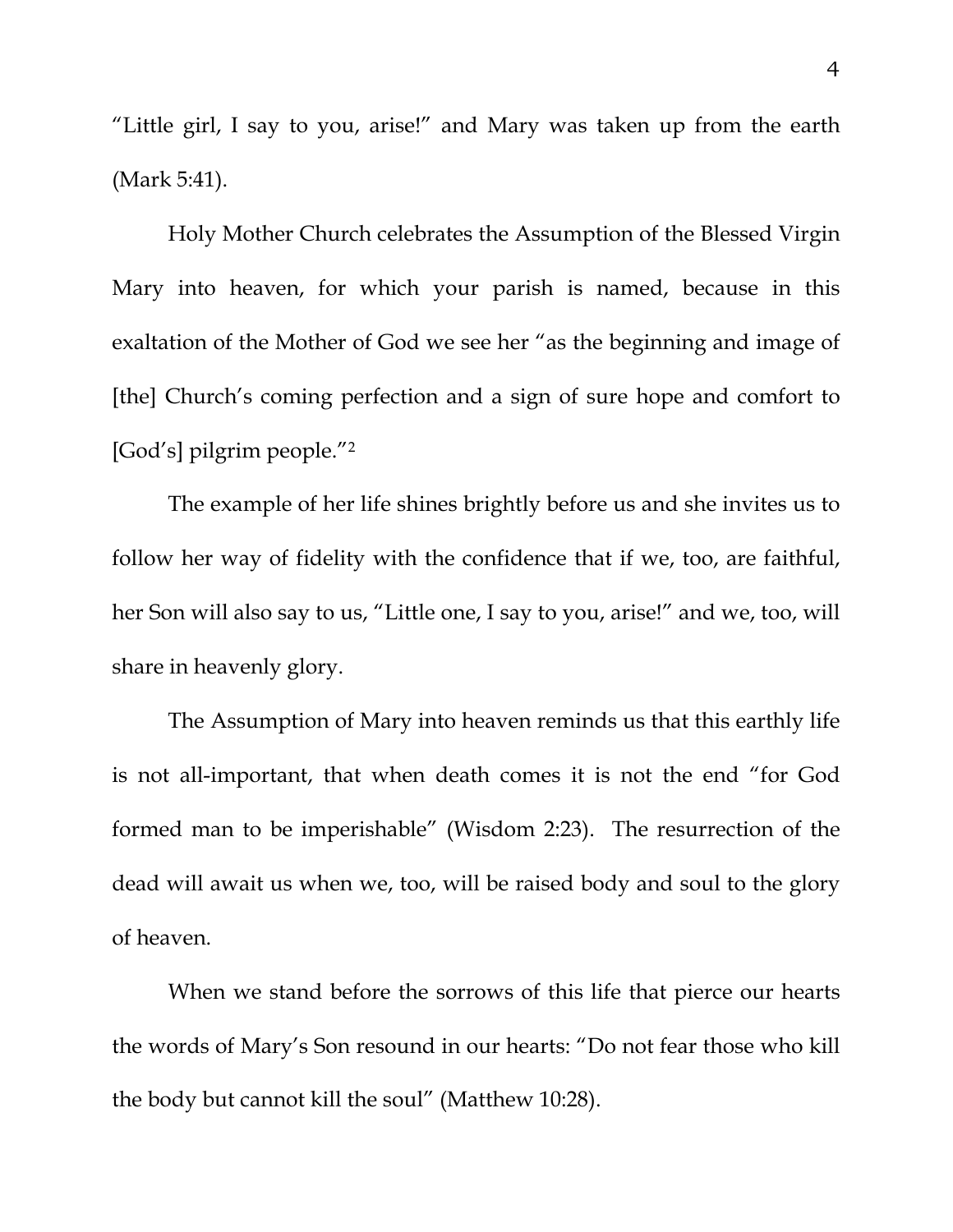In today's Gospel Jesus brings back to life a child who is actually dead. On the three occasions recorded in the Gospels when Jesus raises someone from the dead, he demonstrates extraordinary compassion. Jesus raises the young man at Nain because of his pity for the widow. He raises Lazarus because he feels compassion for his two sisters. In today's story, he raises Jairus' daughter from the dead because he has compassion on her parents.

 There are two aspects of compassion. We could call them the heart and the hands of compassion. Compassion means both the emotion experienced when a person is moved by the suffering of others, and also the act of entering into the suffering of another person with the purpose of relieving it. Compassion is more than a desire: it is also an act of will – a decision to become actively involved in alleviating a person's suffering.

 Jesus' whole life demonstrated compassion. Jesus cured not just to prove he was God, but because he was God, abounding in love and compassion. Sinners, the sick and relatives of the dead flocked to him because he reached out to touch them.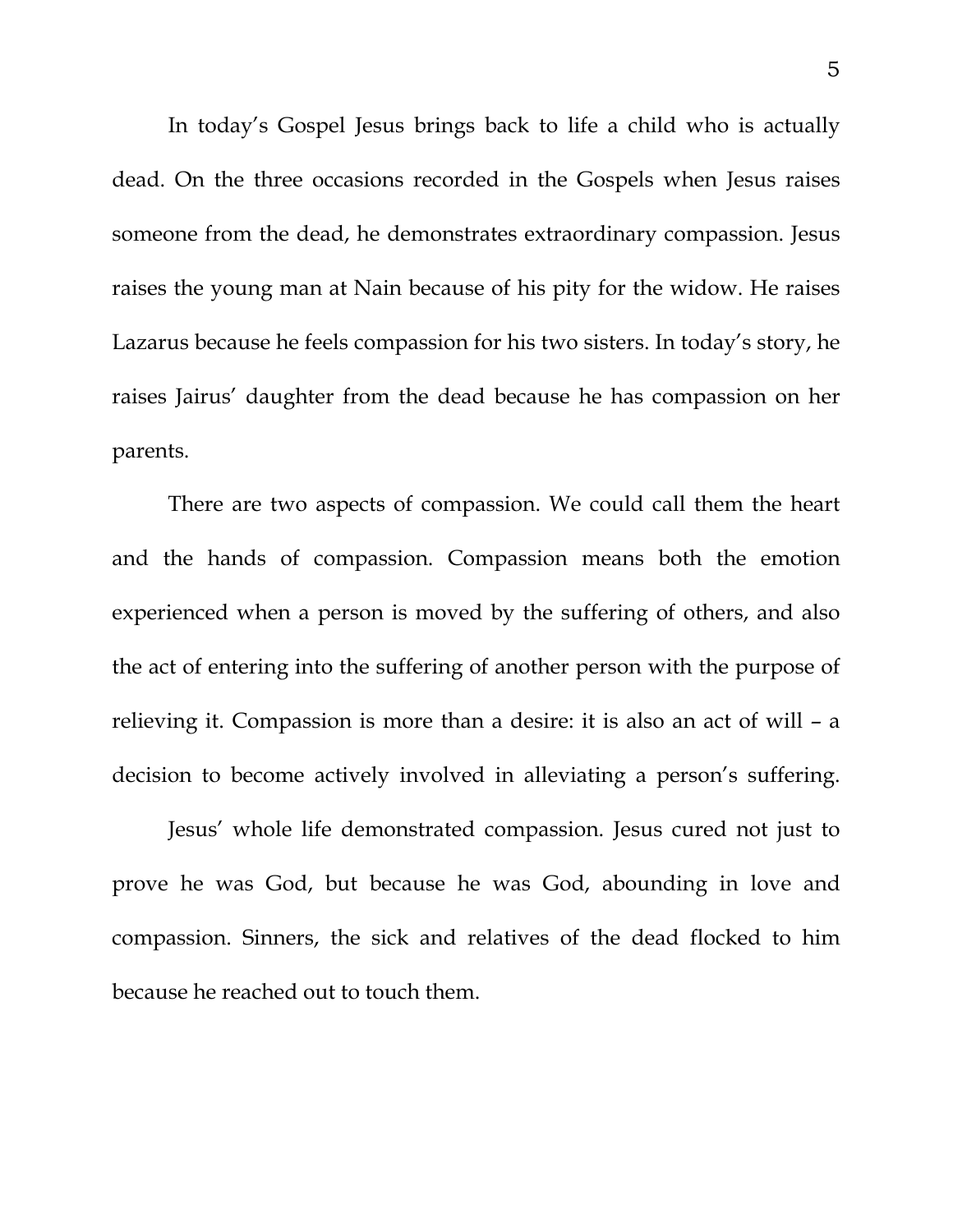Compassion is the emotion that links us to those outside ourselves. It enables us, it drives us, to go beyond ourselves to the beating pulse of the rest of the world. Compassion is a key dimension of what it means to be fully human, the ability to feel pain that is not our own. We might call it the divine glue of the human race. So what can you and I do to make compassion more apparent in a world where we see great suffering every day?

 First, we can learn to be silent long enough to listen, to hear the cry of the other, to attend to someone else's needs. Listening is at the centre, the very core of compassion. But listening is not enough. Second, we have to be willing to remember the sharp edge of our own past sufferings. To ignore pain or to deny it or suppress it does not prepare us to respond well to what we hear from others. The third dimension of compassion is experience. To get that, we have to step outside our comfort zone – to find our way into the lives of those who suffer. Fourth, we can develop a positive approach to humanity: identifying our hopes for human community, our ideas about the will of God for all humankind and our commitment to translate compassion into action. The Church, and we as